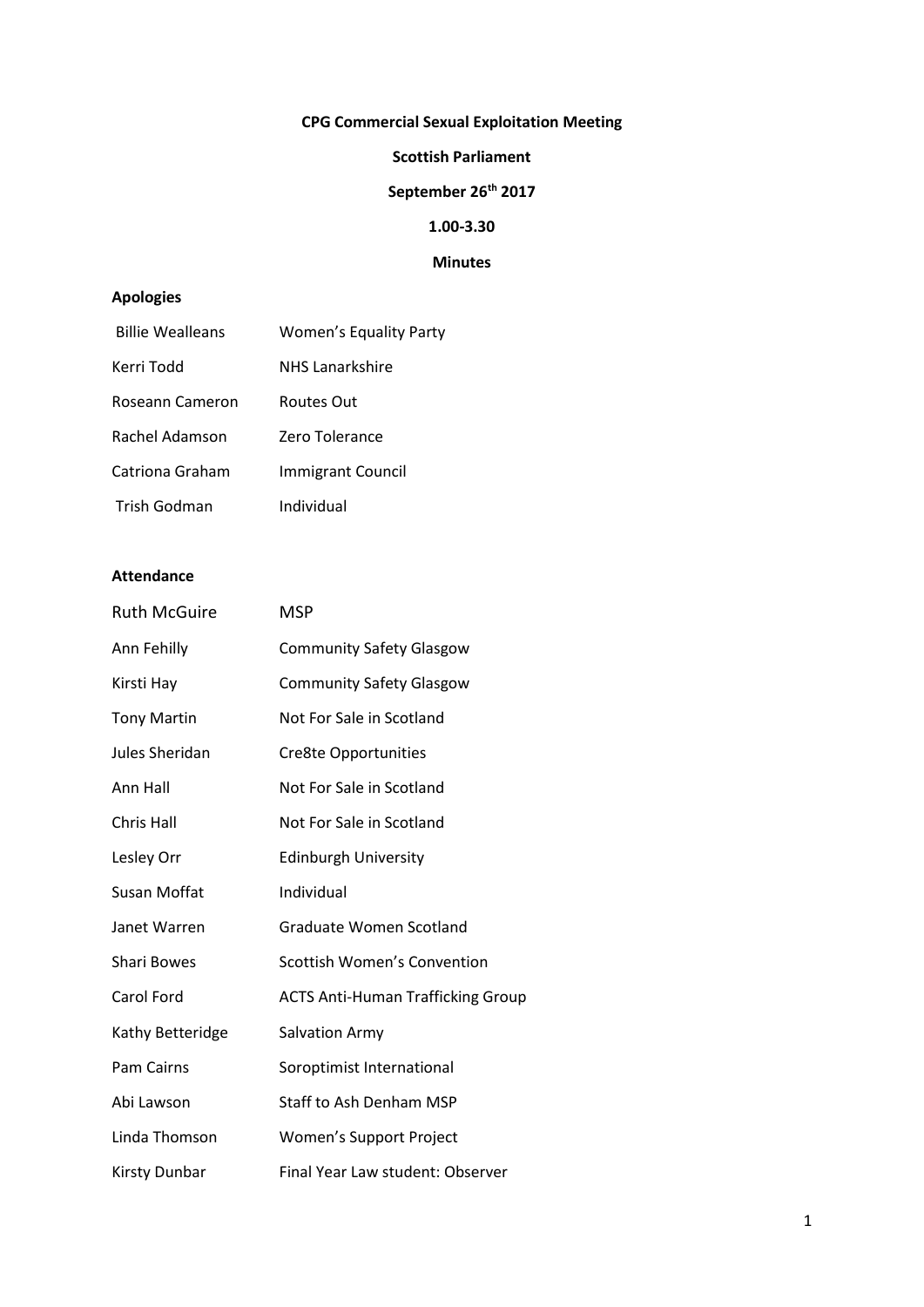| <b>Alison Scott</b>              | NHS Lothian Consultant Gynaecologist |
|----------------------------------|--------------------------------------|
| Samantha Ferrell-Schwepperstedde | <b>Equality Now</b>                  |
| Ivan McKee                       | <b>MSP</b>                           |
| Erika Grant                      | Project Turnkey                      |
| <b>Gordon MacDonald</b>          | CARE                                 |
| Sabrinna Valisce                 | Space International                  |
| Gunilla Ekberg                   | University of Glasgow                |
| Rhoda Grant                      | MSP (Co-Chair)                       |
| Ash Denham                       | MSP (Co-Chair)                       |
| Jacci Stoyle                     | <b>ACTS (Secretariat)</b>            |
| <b>Bronagh Andrew</b>            | Community Safety Glasgow (CSG)TARA   |
| Frankie O'Rourke                 | <b>CSG Routes Out</b>                |
| <b>Carolann Nesbitt</b>          | <b>CSG TARA</b>                      |
| John Mason                       | <b>MSP</b>                           |
| Rosanna Dobbin                   | Rhoda's Office                       |
| Kate Fry                         | Rhoda's Office                       |

## **Minutes**

Rhoda opened the meeting and asked to conduct the business aspects of the agenda first as all business must be completed before the parliament convenes.

#### **Jacci Stoyle was asked to summarise the points on the agenda:**

- 1. To create a Steering Committee with members taken from the CPG to decide on action for the campaign. The membership of the Steering Committee would not be exclusive, and decisions and strategies would be shared on the googlepage.
- 2. To seek funding for a commission for a Campaign Co-ordinator rather than finding a host organisation that would take responsibility for line management of an employee and the pension commitments.
- 3. Consideration of vetting procedures for the entry to the CPG.

The group agreed to the formation of a Steering Committee; the members who volunteered were as follows: Frankie O'Rourke, Linda Thompson, Tony Martin, Jules Sheridan, Kathy Betteridge, Gordon MacDonald and Jacci Stoyle

The group decided the issues on the agenda such as naming the campaign and the funding of the coordinator should be discussed by the steering committee.

#### **Rhoda introduced the first speaker: Ms Gunilla Ekberg.**